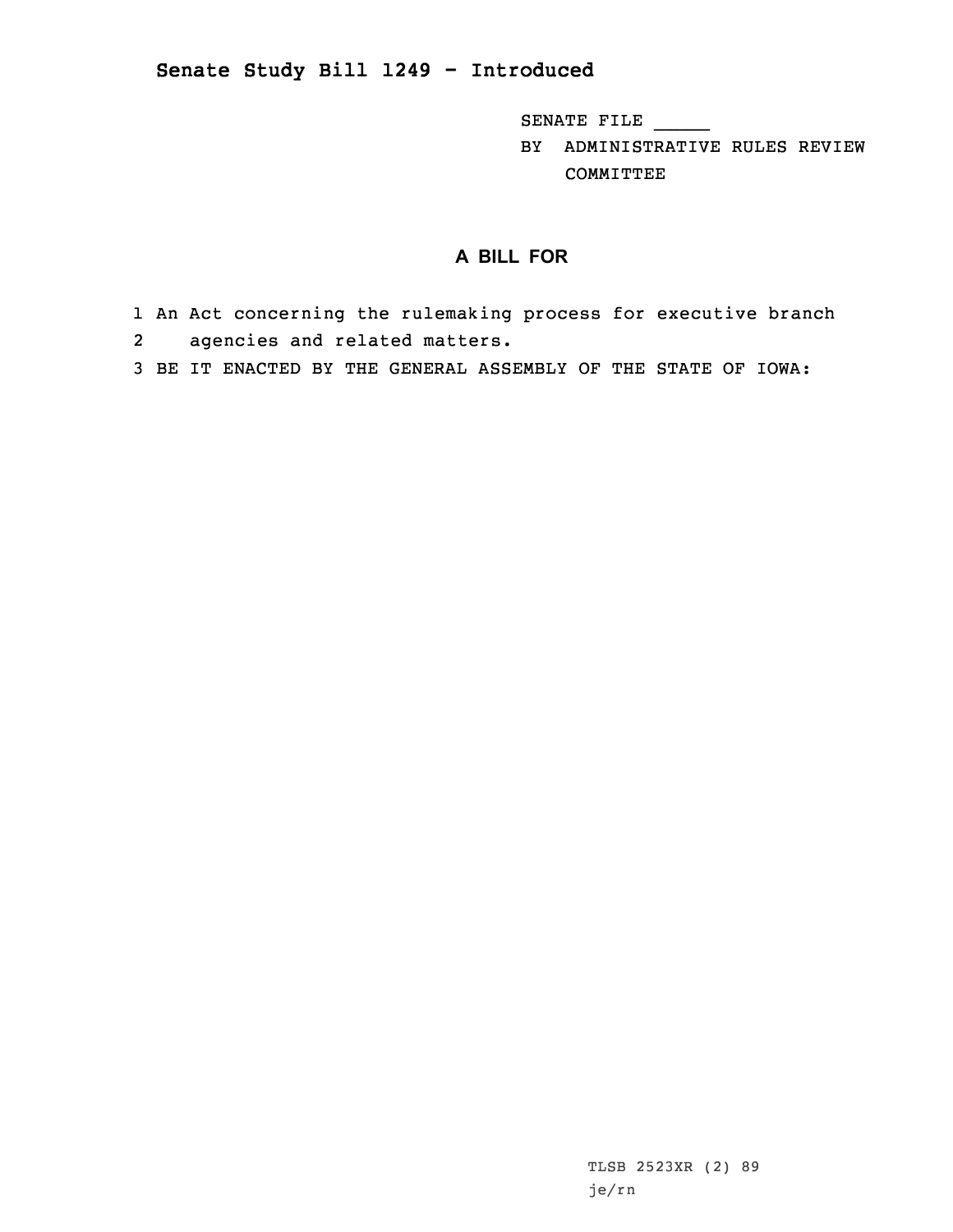1 Section 1. Section 2B.13, subsection 2, paragraphs b, d, and 2 f, Code 2021, are amended to read as follows:

3 *b.* Correct references to rules or Code sections, or chapters 4 or subunits thereof, which are cited erroneously or have been 5 repealed, amended, or renumbered.

6 *d.* Transfer, divide, or combine rules or parts of rules 7 and add or amend catchwords to rules and subrules or parts of 8 rules.

9 *f.* Update the address, telephone number, facsimile number, 10 or electronic mail address, or internet site address of an 11 agency, officer, or other entity.

12 Sec. 2. Section 2B.17, subsection 5, paragraph a, Code 2021, 13 is amended to read as follows:

14 *a.* The Iowa Administrative Bulletin shall be cited as the IAB, with references identifying the volume number which may be based on <sup>a</sup> fiscal year cycle, the issue number, the publication date, and the ARC number assigned to the rulemaking document by the administrative rules coordinator pursuant to section 17A.4 or section 17A.5. Subject to the legislative services agency style manual, the citation may also include the publication's page number.

22 Sec. 3. Section 17A.2, subsection 1, Code 2021, is amended 23 to read as follows:

24 1. *"Agency"* means each board, commission, department, officer or other administrative office or unit of the state. *"Agency"* does not mean the general assembly or any of its components other than the office of ombudsman, the judicial branch or any of its components, the office of consumer advocate, the governor, or <sup>a</sup> political subdivision of the state or its offices and units. Unless provided otherwise by statute, no less than two-thirds of the members eligible to vote of <sup>a</sup> multimember agency constitute <sup>a</sup> quorum authorized to act in the name of the agency.

34 Sec. 4. Section 17A.2, subsection 11, unnumbered paragraph 35 1, Code 2021, is amended to read as follows:

 $-1-$ 

LSB 2523XR (2) 89 je/rn 1/9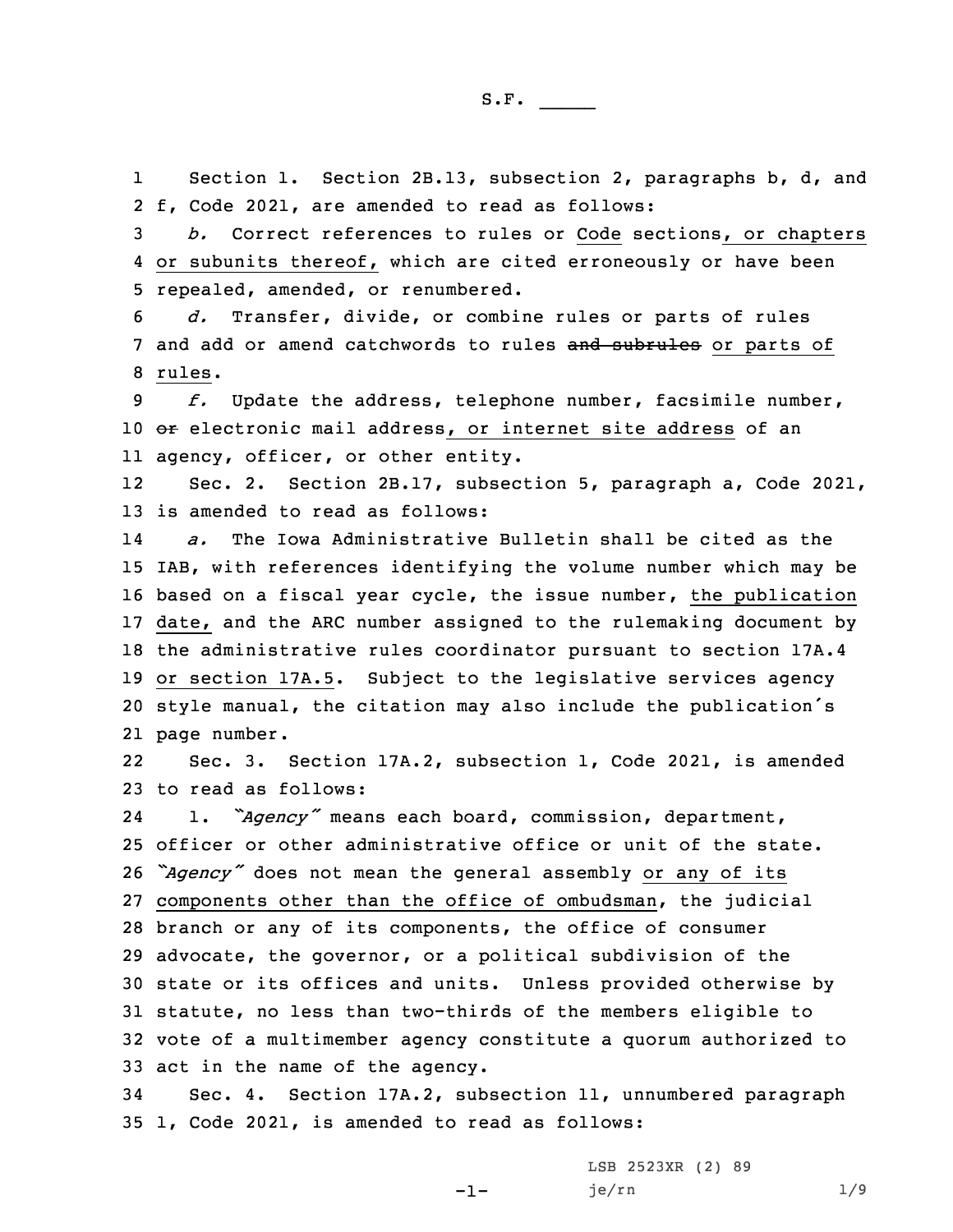1 *"Rule"* means each agency statement of general applicability that implements, interprets, or prescribes law or policy, or that describes the organization, procedure, or practice 4 requirements of any agency. N<del>otwithstanding any other statute,</del> the term includes an executive order or directive of the governor which creates an agency or establishes <sup>a</sup> program or which transfers <sup>a</sup> program between agencies established by 8 statute or rule. The term includes the amendment or repeal of an existing rule, but does not include: Sec. 5. Section 17A.2, subsection 11, paragraph g, Code 2021, is amended to read as follows: 12 *g.* <sup>A</sup> specification of the prices to be charged for goods or 13 services sold by an agency as distinguished from a license fee, application fee, or other fees as described in section 17A.6C. Sec. 6. Section 17A.4, subsection 1, paragraph a, Code 2021, is amended to read as follows: *a.* Give notice of its intended action by submitting the notice to the administrative rules coordinator and the administrative code editor. The administrative rules coordinator shall assign an ARC number to each rulemaking document. The administrative code editor shall publish each notice meeting the requirements of this [chapter](https://www.legis.iowa.gov/docs/code/2021/17A.pdf) in the Iowa administrative bulletin created pursuant to section [2B.5A](https://www.legis.iowa.gov/docs/code/2021/2B.5A.pdf). 24 The legislative services agency shall <del>also submit a copy of</del> 25 the notice to provide the chairpersons and ranking members of the appropriate standing committees of the general assembly an opportunity to review an electronic copy of the notice for additional study. Any notice of intended action shall be published at least thirty-five days in advance of the action. The notice shall include <sup>a</sup> statement of either the terms or substance of the intended action or <sup>a</sup> description of the subjects and issues involved, and the time when, the place where, and the manner in which interested persons may present their views.

35 Sec. 7. Section 17A.4, subsection 8, Code 2021, is amended

 $-2-$ 

LSB 2523XR (2) 89 je/rn 2/9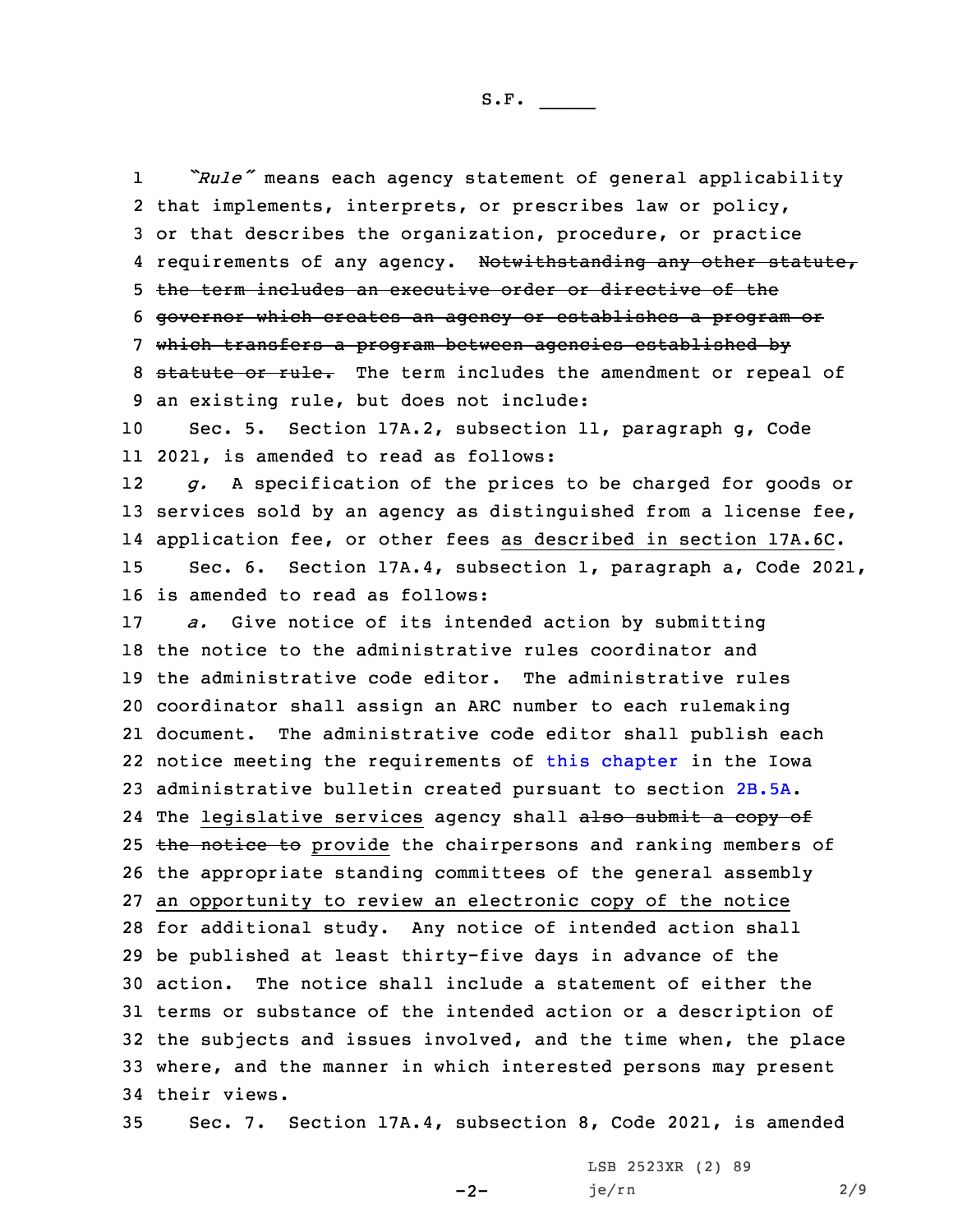1 to read as follows:

2 8. Upon the vote of two-thirds of its members, the administrative rules review committee, following notice of intended action as provided in [subsection](https://www.legis.iowa.gov/docs/code/2021/17A.4.pdf) 1 and prior to adoption of <sup>a</sup> rule pursuant to that notice, may suspend further action relating to the agency from adopting that notice for seventy days. The adoption of <sup>a</sup> notice of intended action shall only be suspended once pursuant this subsection. Notice that adoption of <sup>a</sup> notice of intended action was suspended under this provision shall be published in the Iowa administrative code and bulletin.

12 Sec. 8. Section 17A.5, subsection 1, Code 2021, is amended 13 to read as follows:

14 1. Each agency shall file each rule adopted by the agency with the office of the administrative rules coordinator and provide an exact copy to the administrative code editor. The administrative rules coordinator shall assign an ARC number to 18 each rulemaking document. The administrative rules coordinator code editor shall keep <sup>a</sup> permanent electronic register of the rules open to public inspection. The administrative code editor shall publish each rule adopted in accordance with this chapter in the Iowa administrative code.

23 Sec. 9. Section 17A.6, Code 2021, is amended by adding the 24 following new subsections:

25 NEW SUBSECTION. 1A. For purposes of subsections 2 through <sup>26</sup> 5, *"publication"* does not include the Iowa Code, Iowa Acts, Iowa 27 administrative code, or Iowa court rules.

 NEW SUBSECTION. 4. An agency which adopts <sup>a</sup> standard by reference to another publication or <sup>a</sup> portion thereof shall include as part of the reference <sup>a</sup> date certain, edition or amendment number, or other information identifying the specific version of the publication or the specific point in time from which the text of the publication can be determined. The adoption of <sup>a</sup> standard by reference to another publication shall not include adoption of any amendment, edition, or

 $-3-$ 

LSB 2523XR (2) 89 je/rn 3/9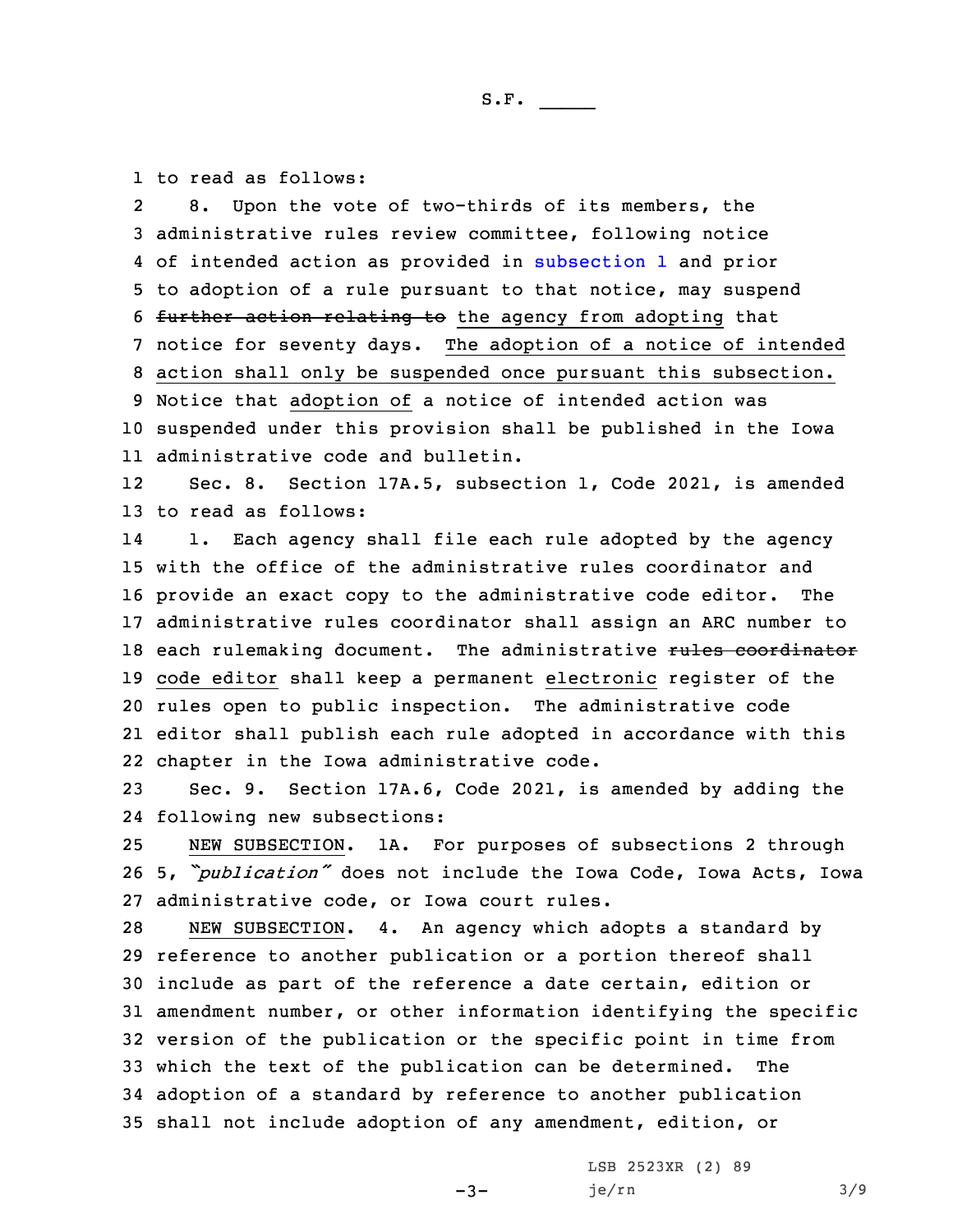1 version of the publication subsequent to the effective date of 2 the adoption.

 NEW SUBSECTION. 5. An agency shall include in the preamble to each rule submitted pursuant to section 17A.4 or 17A.5 that adopts standards by reference to another publication or portion thereof <sup>a</sup> brief explanation of the content of the publication or portion and, if the rule updates <sup>a</sup> reference to <sup>a</sup> publication previously adopted by reference, <sup>a</sup> brief explanation of any changes in the content of the publication. Sec. 10. NEW SECTION. **17A.6C Agency fees —— rules.**

11The amount of a license fee, application fee, or other fee established by an agency, including any subsequent increase or decrease in the amount, shall be specified in <sup>a</sup> rule adopted by the agency. This section does not apply where the amount of <sup>a</sup> fee is specifically established in the Iowa Code, Iowa Acts, or by federal law.

17 Sec. 11. Section 17A.8, subsection 1, Code 2021, is amended 18 by adding the following new paragraph:

19 NEW PARAGRAPH. *c.* The administrative rules coordinator 20 shall serve as an ex officio, nonvoting member.

21 Sec. 12. Section 17A.8, subsections 2, 3, and 10, Code 2021, 22 are amended to read as follows:

 2. <sup>A</sup> committee member appointed pursuant to subsection 1, paragraph *"a"* or *"b"*, shall be appointed as of the convening of <sup>a</sup> regular session convened in an odd-numbered year. The term of office for <sup>a</sup> member of the house of representatives shall end upon the convening of the general assembly following the appointment. The term of office for <sup>a</sup> member of the senate shall end upon the convening of the general assembly after the general assembly following appointment. However, <sup>a</sup> member shall serve until <sup>a</sup> successor is appointed. <sup>A</sup> vacancy on the committee shall be filled by the original appointing authority for the remainder of the term. <sup>A</sup> vacancy shall exist whenever <sup>a</sup> committee member appointed pursuant to subsection 1, paragraph *"a"* or *"b"*, ceases to be <sup>a</sup> member of the house from

 $-4-$ 

LSB 2523XR (2) 89 je/rn 4/9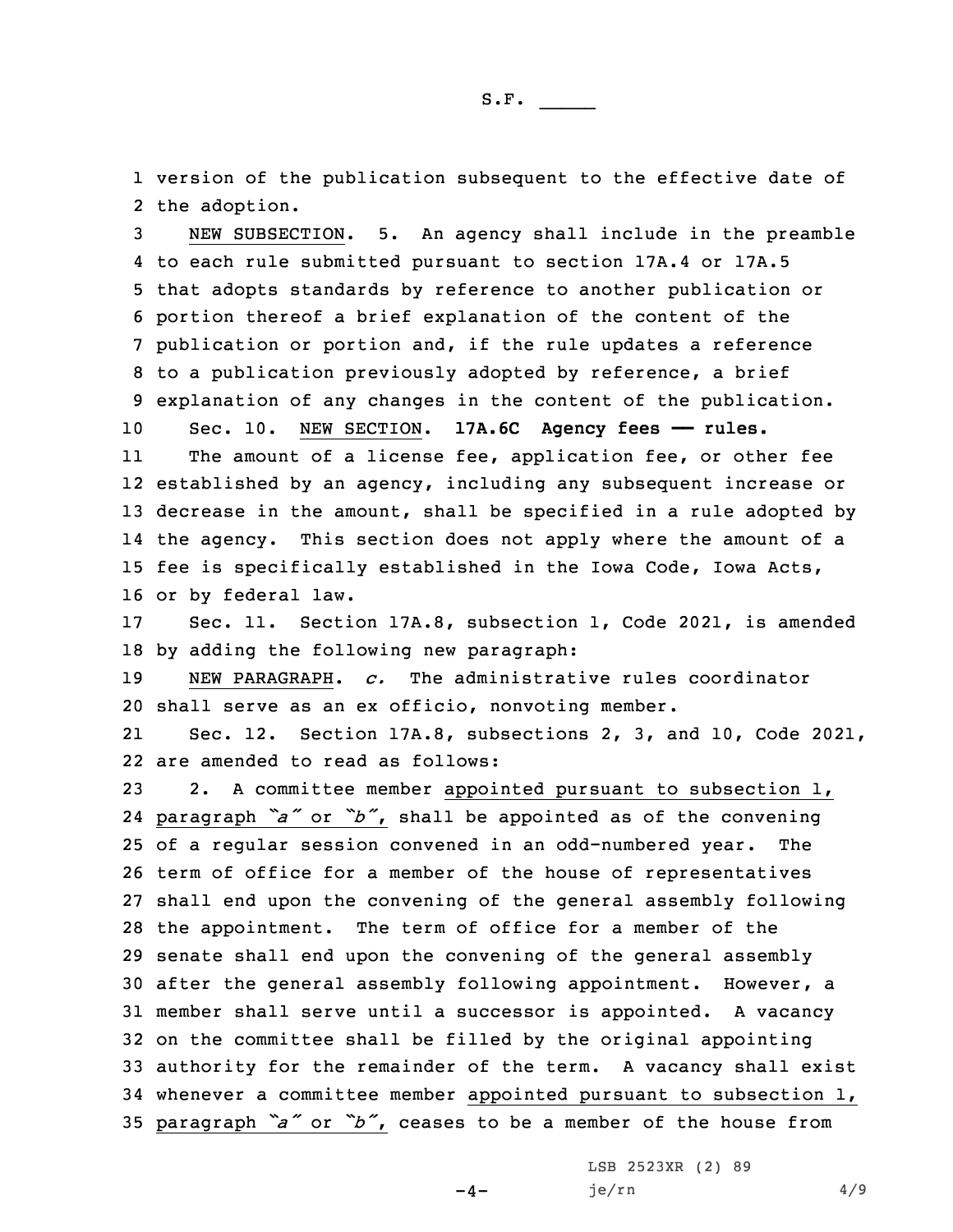1 which the member was appointed.

2 3. <sup>A</sup> committee member appointed pursuant to subsection 1, paragraph *"a"* or *"b"*, shall be paid the per diem specified in section 2.10, subsection 5, for each day in attendance and shall be reimbursed for actual and necessary expenses. There is appropriated from money in the general fund not otherwise appropriated an amount sufficient to pay costs incurred under this section.

 10. *a.* Upon the vote of two-thirds of its members, the administrative rules review committee may delay the effective date of <sup>a</sup> rule or portion of <sup>a</sup> rule seventy days beyond that permitted in [section](https://www.legis.iowa.gov/docs/code/2021/17A.5.pdf) 17A.5, unless the rule was adopted under section 17A.5, subsection 2, paragraph *"b"*. The effective date of <sup>a</sup> rulemaking document or portion thereof shall only be delayed once under this subsection. If the rule was adopted under section 17A.5, [subsection](https://www.legis.iowa.gov/docs/code/2021/17A.5.pdf) 2, paragraph *"b"*, the administrative rules review committee, within thirty-five days of the publication of the rule in the Iowa administrative bulletin and upon the vote of two-thirds of its members, may suspend the applicability of the rule or portion of the rule for seventy days. The applicability of <sup>a</sup> rulemaking document or portion thereof shall only be suspended once under this subsection.

24 *b.* Notice of an effective date that was delayed or of applicability that was suspended under this provision shall be published in the Iowa administrative code and bulletin. Sec. 13. Section 17A.8, subsection 9, paragraph a, Code 2021, is amended to read as follows:

 *a.* Upon <sup>a</sup> vote of two-thirds of its members, the administrative rules review committee may delay the effective date of <sup>a</sup> rule or portion of <sup>a</sup> rule until the adjournment of the next regular session of the general assembly, unless the rule was adopted under section 17A.5, [subsection](https://www.legis.iowa.gov/docs/code/2021/17A.5.pdf) 2, paragraph *"b"*. The effective date of <sup>a</sup> rulemaking document or portion thereof shall only be delayed once under this subsection. If the rule

LSB 2523XR (2) 89

 $je/rn$  5/9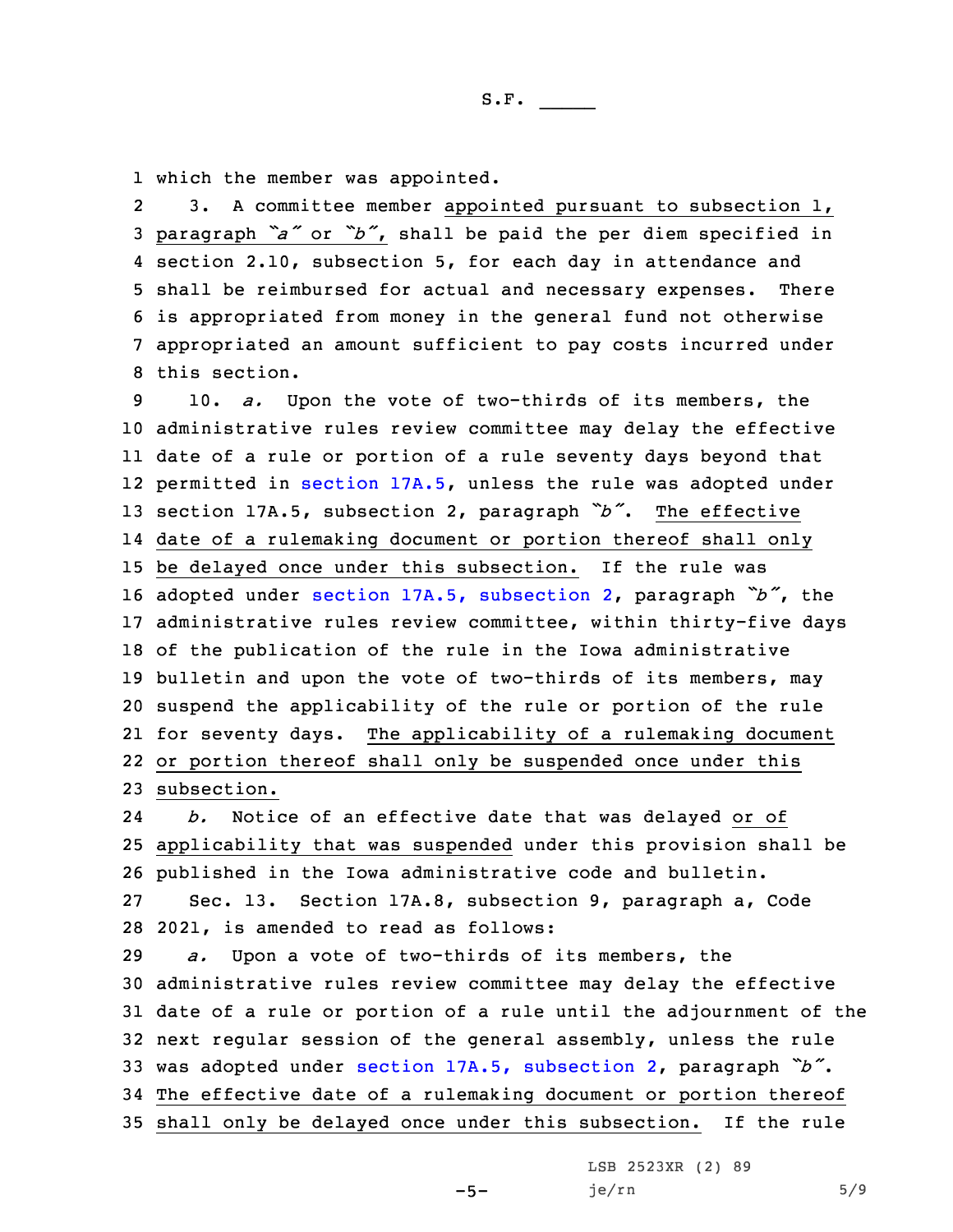was adopted under section 17A.5, [subsection](https://www.legis.iowa.gov/docs/code/2021/17A.5.pdf) 2, paragraph *"b"*, the administrative rules review committee, within thirty-five days of the publication of the rule in the Iowa administrative bulletin and upon the vote of two-thirds of its members, may suspend the applicability of the rule or portion of the rule until the adjournment of the next regular session of the general assembly. The applicability of <sup>a</sup> rulemaking document or portion thereof shall only be suspended once under this subsection.

10 Sec. 14. Section 17A.8, subsection 9, Code 2021, is amended 11 by adding the following new paragraph:

12 NEW PARAGRAPH. *c.* Notice of an effective date that was 13 delayed or of applicability that was suspended under this 14 provision shall be published in the Iowa administrative code 15 and bulletin.

16 Sec. 15. Section 17A.9A, subsection 4, Code 2021, is amended 17 to read as follows:

 4. <sup>A</sup> grant or denial of <sup>a</sup> waiver petition shall be indexed, filed, and available for public inspection as provided in [section](https://www.legis.iowa.gov/docs/code/2021/17A.3.pdf) 17A.3. The administrative code editor and the 21 administrative rules coordinator shall <del>devise</del> maintain an internet site to identify rules for which <sup>a</sup> petition for <sup>a</sup> waiver has been granted or denied and make this information available to the public. When an agency grants or denies <sup>a</sup> waiver, the agency shall submit the information required by this subsection on the internet site within sixty days. The internet site shall identify the rules for which <sup>a</sup> waiver has been granted or denied, the number of times <sup>a</sup> waiver was granted or denied for each rule, <sup>a</sup> citation to the statutory provisions implemented by these rules, and <sup>a</sup> general summary of the reasons justifying the agencies' actions on the waiver request. To the extent practicable, the agency shall include information detailing the extent to which the granting of <sup>a</sup> waiver has established <sup>a</sup> precedent for additional waivers and the extent to which the granting of <sup>a</sup> waiver has affected the

-6-

LSB 2523XR (2) 89 je/rn 6/9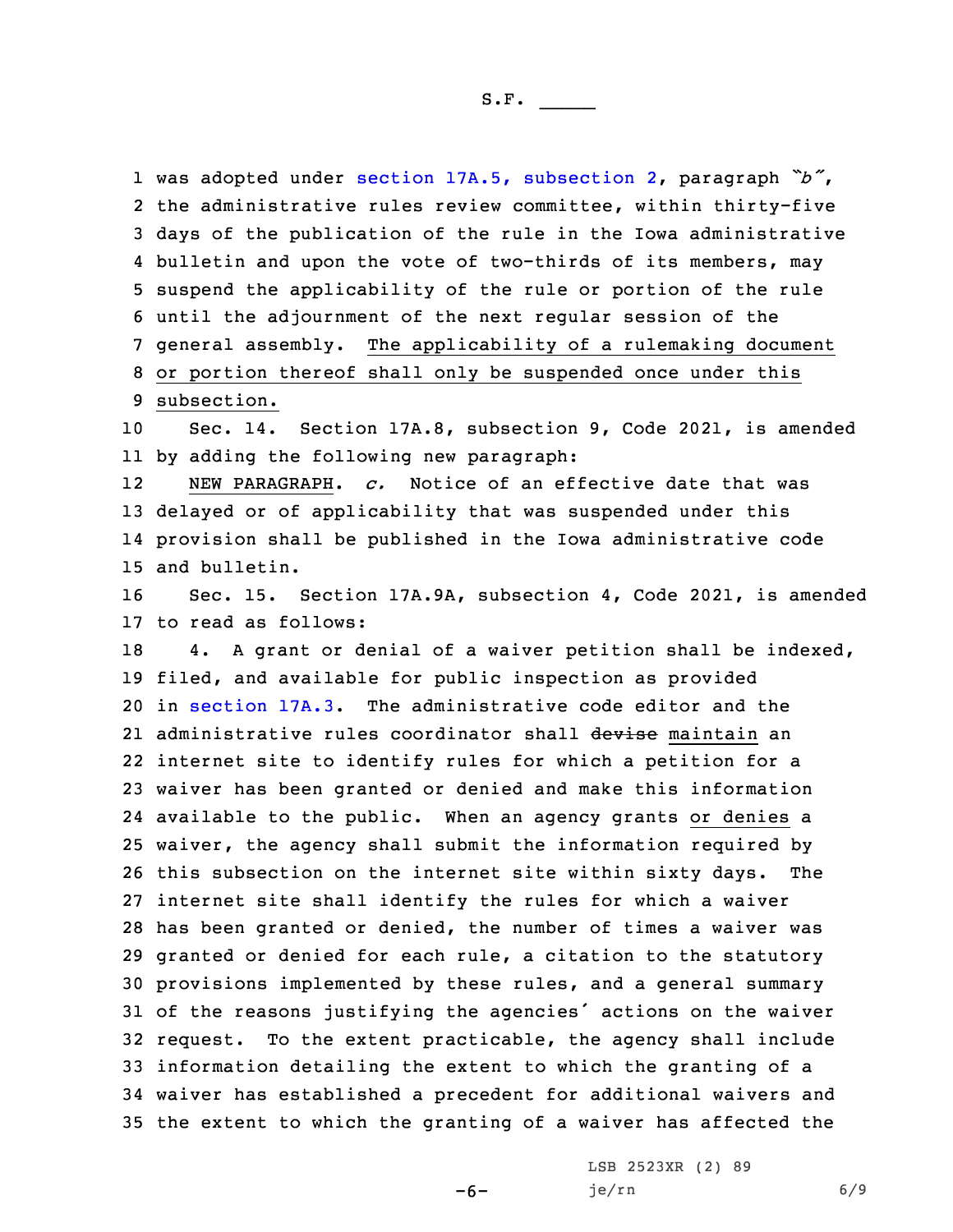## 1 general applicability of the rule itself. 2EXPLANATION

4

3 **The inclusion of this explanation does not constitute agreement with the explanation's substance by the members of the general assembly.**

5 This bill relates to the administrative rulemaking process 6 for executive branch agencies under Code chapter 17A, the Iowa 7 administrative procedure Act.

 The bill allows the administrative code editor to update the internet site address of an agency, officer, or other entity when preparing the copy for an edition of the Iowa administrative code or Iowa administrative bulletin. The bill also allows the administrative code editor to correct references to chapters or subunits of rules or Code sections that are cited erroneously or have been repealed, amended, or renumbered, and to add or amend catchwords to parts of rules. The bill provides that <sup>a</sup> citation to the Iowa administrative bulletin shall include the publication date and the ARC number of an adopted rulemaking document.

 The bill provides that the exclusion of the legislative branch from the definition of "agency" in Code chapter 17A includes components of the legislative branch, but does not include the office of ombudsman.

 The bill strikes language providing that an executive order or directive of the governor which creates an agency or establishes <sup>a</sup> program or which transfers <sup>a</sup> program between agencies established by statute or rule is included in the definition of "rule" in Code chapter 17A.

 The bill strikes language requiring that an agency submit <sup>a</sup> copy of <sup>a</sup> notice of intended action to the chairpersons and ranking members of the appropriate standing committees of the general assembly. The bill instead requires that the legislative services agency provide the chairpersons and ranking members an opportunity to review an electronic copy of such notices.

35 The bill strikes language allowing the administrative

LSB 2523XR (2) 89 je/rn 7/9

-7-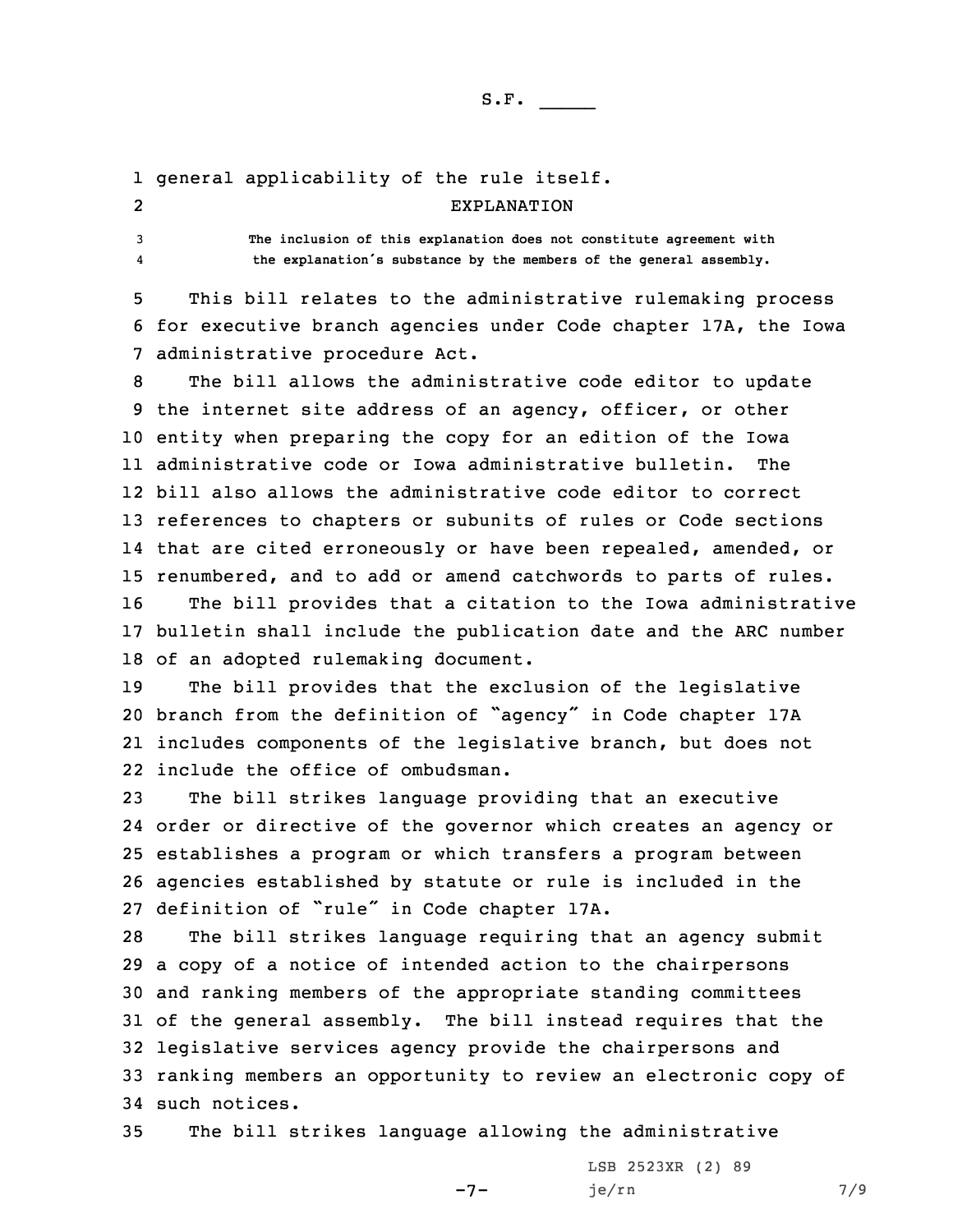S.F.  $\rule{1em}{0.15mm}$ 

 rules review committee (ARRC), by <sup>a</sup> vote of two-thirds of its members, to suspend further action relating to <sup>a</sup> notice of intended action for 70 days. The bill instead allows the ARRC, by <sup>a</sup> vote of two-thirds of its members, to suspend the agency from adopting <sup>a</sup> notice for 70 days. The bill provides that adoption of <sup>a</sup> notice may only be suspended once.

 The bill strikes language requiring the administrative rules coordinator to keep <sup>a</sup> permanent register of rules open to the public. The bill instead requires the administrative code editor to keep <sup>a</sup> permanent electronic register of rules open to the public.

12 The bill requires an agency which adopts <sup>a</sup> standard by reference to another publication or <sup>a</sup> portion thereof to include as part of the reference <sup>a</sup> date certain, edition or amendment number, or other information identifying the specific version of the publication or the specific point in time from which the text of the publication can be determined. The adoption of <sup>a</sup> standard by reference to another publication shall not include adoption of any amendment, edition, or version of the publication subsequent to the effective date of the adoption.

22 The bill requires an agency to include in the preamble to each rule submitted for publication that adopts standards by reference to another publication or portion thereof <sup>a</sup> brief explanation of the content of the publication or portion and, if the rule updates <sup>a</sup> reference to <sup>a</sup> publication previously adopted by reference, <sup>a</sup> brief explanation of any changes in the content of the publication.

 The bill provides that "publication", for purposes of requirements of Code chapter 17A relating to adoption by agencies of standards by reference to other publications, does not include the Iowa Code, Iowa Acts, Iowa administrative code, or Iowa court rules.

-8-

34 The bill provides that the amount of <sup>a</sup> license fee, 35 application fee, or other fee established by an agency,

> LSB 2523XR (2) 89 je/rn 8/9